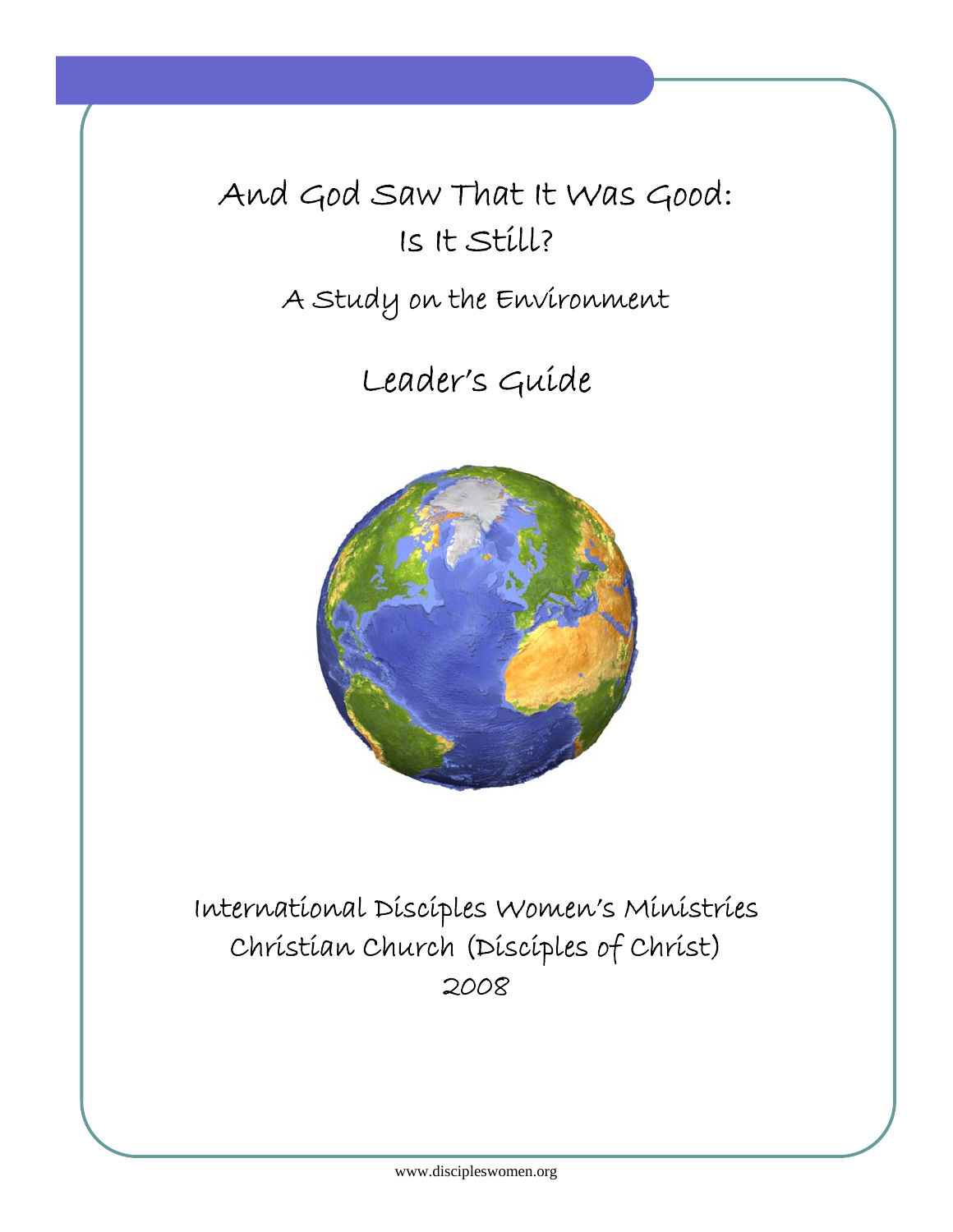**Page 2** 



## And God Saw That It Was Good: Is It Still?

A free online resource prepared by International Disciples Women's Ministries Christian Church (Disciples of Christ) 2008

Edited by Ev Penzel (N. California) IDWM Executive Committee

Distributed by Office of Disciples Women A ministry of Disciples Home Missions (888) 346-2631

## Table of Contents

| Session 1-Why Care?                                | Page 4      |
|----------------------------------------------------|-------------|
| Sessíon 2-Reduce, Reuse, Recycle, A place to begín | Page 6      |
| Sessíon 3-Natural Resources, Aír, Water, Land      | $Page \neq$ |
| Session 4-Global Warming                           | Page 9      |
| Session 5-Food and the Environment                 | Page 10     |
| Session 6-Conclusion and Review                    | Page 11     |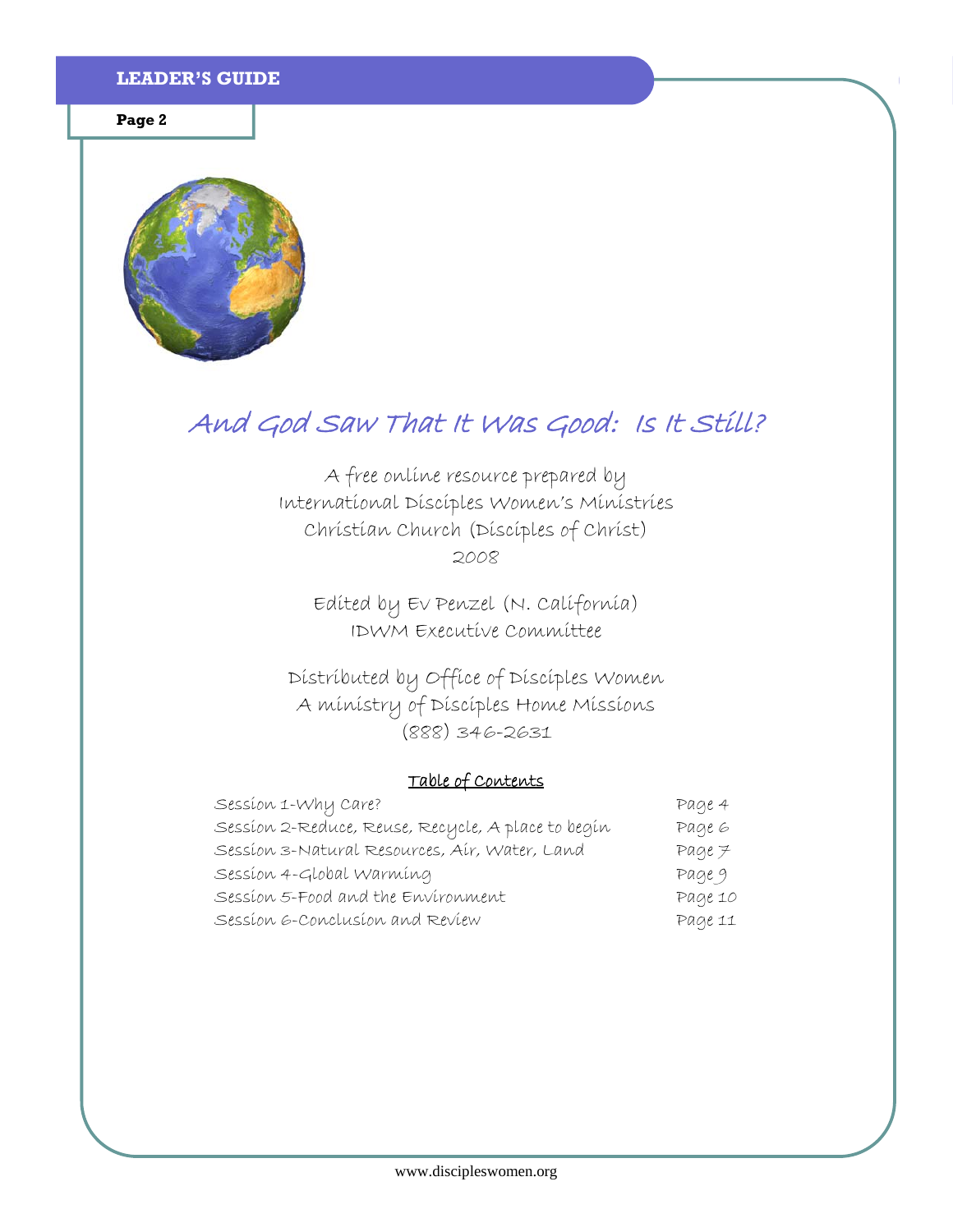## *And God Saw That It Was Good: Is It Still? A Study on the Environment*

## *Leader's Guide*

This guide for Leaders of this study should be regarded just as suggestions for facilitating participation in this study on the environment. You may have other ideas on how to lead the discussion and interpretation of the material that will work better for you and that is encouraged.

This material is not intended to be an all inclusive study of the environment because there is so much information available and so much is being discovered every day that such a study would be too long and would never be finished. Each participant is encouraged to keep themselves informed of what is going on that is new and effective in dealing with the environmental crisis in our world and bring the information to the sessions dealing with the particular topic. Some examples are included in this guide for the sessions.

## **Before You Begin …**

### **The Booklet**

- Download study from website www.discipleswomen.org. Click on Leadership materials.
- Make a copy for each participant, print on both sides of paper if possible

## **Materials for each session**

- Study Booklet
- Bible
- Personal Journal
- Materials for Worship Center
- Chalice Hymnal

## **The format of each session**

- Scripture
- Subject information
- Questions to Ponder/Discuss
- Action Ideas
- Worship
- References/Resources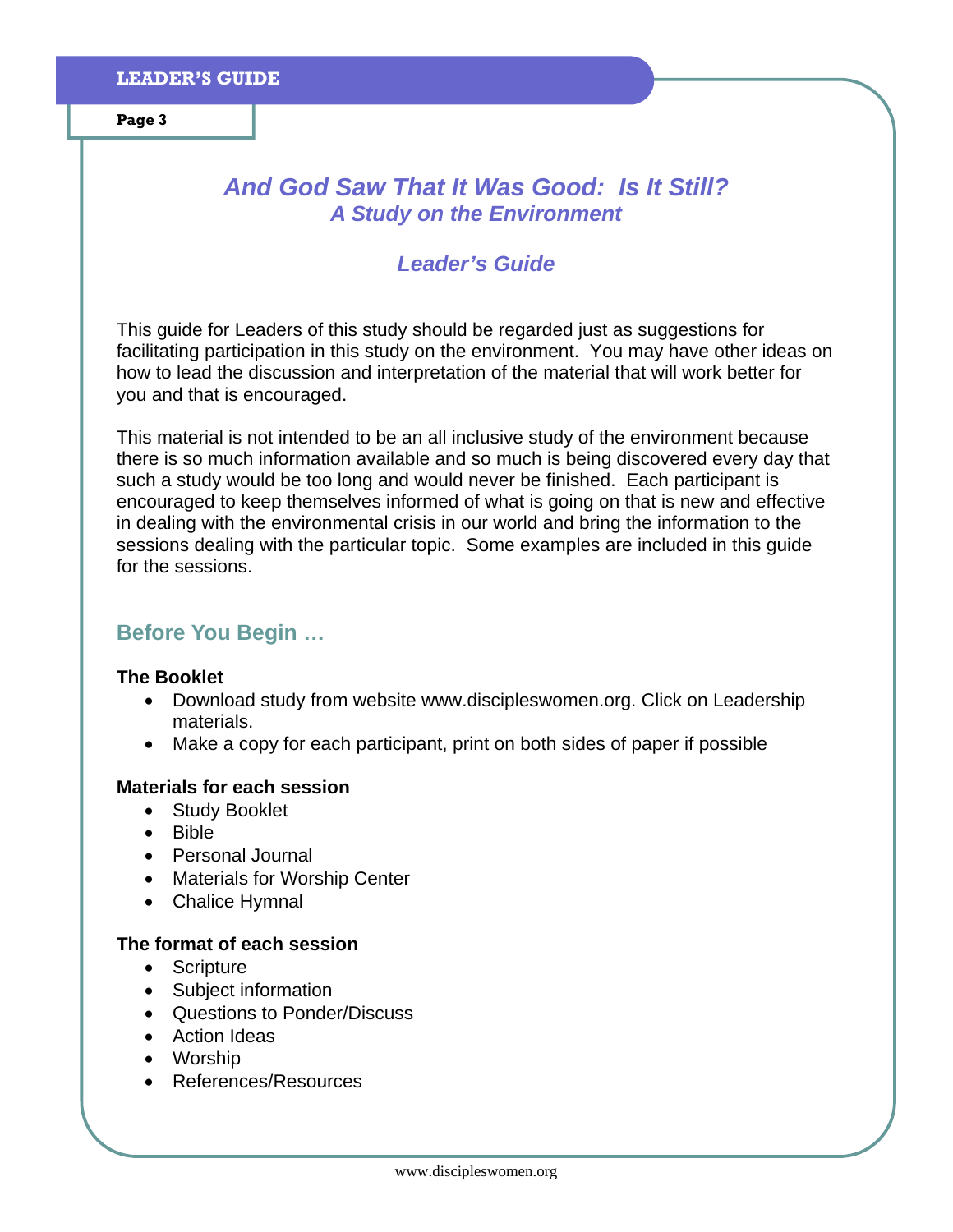## **At the first session**

When the group has gathered you might want to have everyone introduce themselves and share what their expectations are in participating in this study.

Read together the introduction. It was written by the IDWM Working Group that created the outline for this study. It is included in this guide because we think it is important to consider all this while going through the study.

#### **Introduction**

We recognize that environmental issues are not easy issues to discuss. No doubt there will be differing opinions expressed in any group which uses this study. The economic impact of the environmental crisis affects people in different ways. Don't let this deter you from discussing the topic. These are critical issues which demand our attention, concern and action as women of faith. We hope you will be encouragers of one another as you study and learn about some of the aspects of the environmental crisis. There is much we can do to make a difference. Through prayer, study, discussion, and application, we can reclaim our role as stewards of God's creation. As Christian women and as the church of Jesus Christ, it is time to step forward and be advocates for our planet.

## **Session One – Why Care?**

Scripture: Genesis 1:31 (written out in booklet)

It is not necessary at this time to read the other scriptures listed as they are mentioned in the material of this session.



Read the *Theology of Green* then discuss the questions listed under Questions to Ponder.

Read about the impact on population growth here in the United States under *The Situation Today*. You may want to discuss population growth for the rest of the world as well.

## **Worship/Reflection**

Set up a worship center/table with pictures of creation. Place pictures of beautiful outdoor scenery to show what a wonderful world God has provided us.

Sing: This is My Father's World (Chalice Hymnal #59)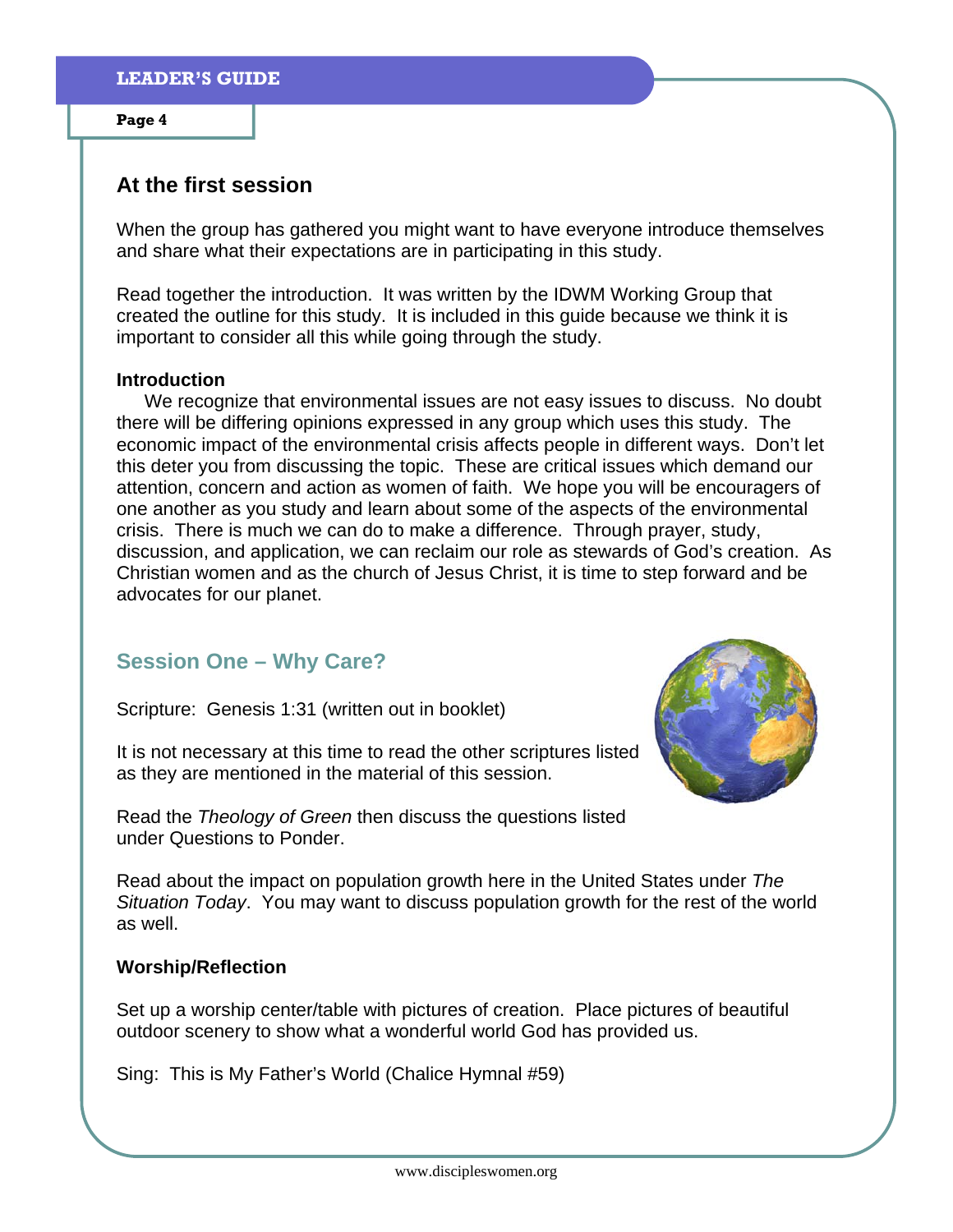Poem: Painted by the Hand of God

You may want to read this as a litany with different voices reading each paragraph

Scripture: Psalm 104 (not written out in booklet)

 This is a lengthy scripture so you may decide to have several people read parts of it.

Prayer: Read prayer or ask someone else to read it or read it in unison.

## **References/Resources**

Point out where you might get additional information.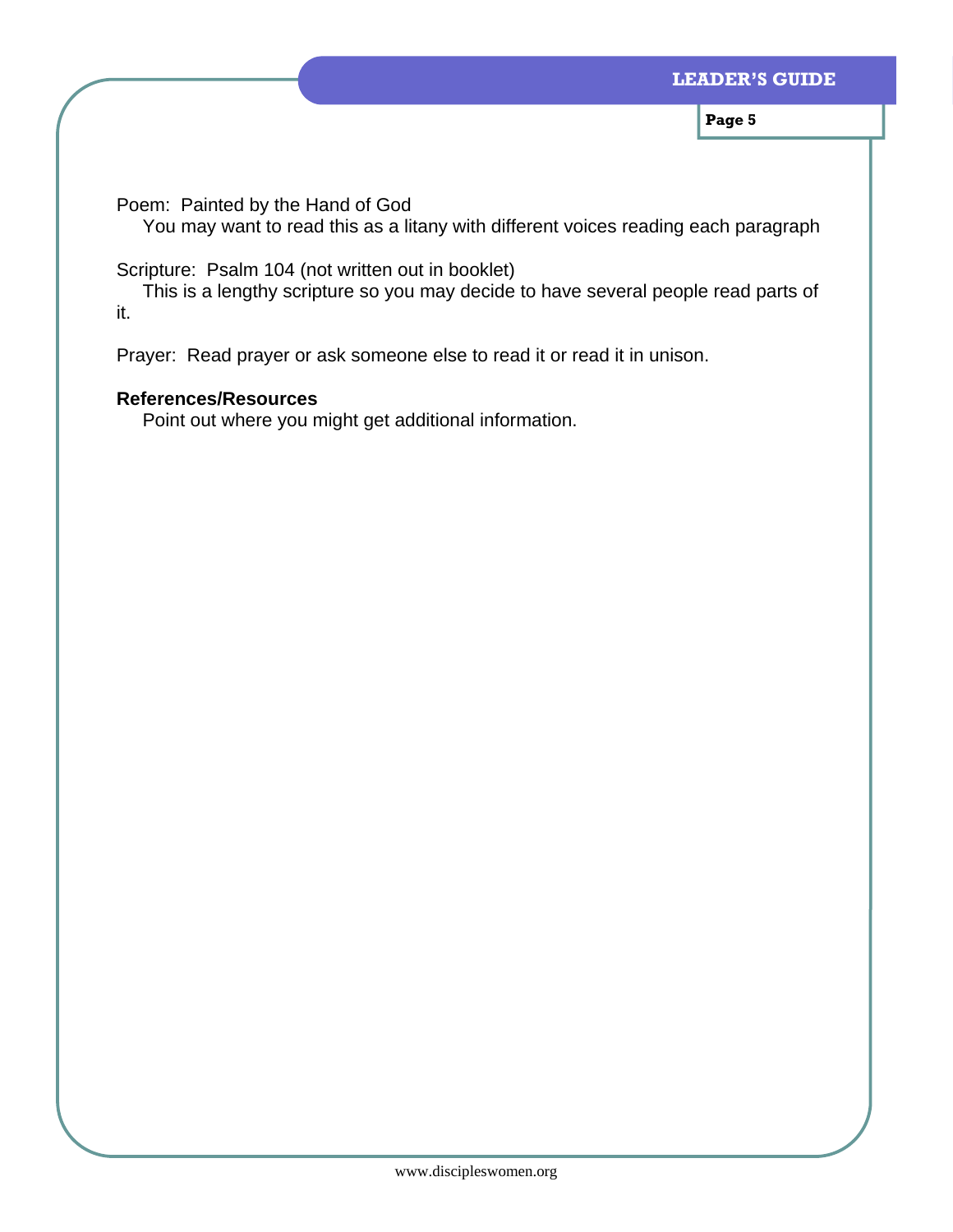## **Session Two – Reduce, Reuse, Recycle: A Place to Begin**

Many of us are already incorporating the three R's into our daily lives but we can probably do more so that we might rid ourselves of the label of being a "throw away" society.

Scripture: Isaiah 2:4 (written out in booklet)

Read together (taking turns) the material and discuss the action items for each of the 3 R's.

Group Activity: Facilitate the group activity included at the end of the 3R's.

Thoughts from Art Buchwald Have someone read this.

Keep watching the newspapers and listening to the news for stories such as this one:

The San Francisco Chronicle included a story on December 30, 2007 of a man in Berkeley, California (Ari Derfel) who has kept all his trash for a year. He composted all his organic (food) materials and otherwise kept his trash in his closets, kitchen, and living room, everywhere. When he ate out, he would bring the wrappers or whatever else would be "thrown away" back home with him. When he traveled, he brought home all his trash. No, he did not save his TP but he did save the cardboard roll so he had some idea of how much he had used during the year. When the year was over, he had 96 cubic feet of trash. He compared that to a queen sized bed and box springs. Why did he do this? He was struck by the words "throw away." He said that nothing is really ever thrown away, it is just thrown someone else's way. Mr. Derfel is getting a lot of press and interviews on radio and TV. Maybe you have already heard this story. (*It's no garbage strike – Man keeps a year's worth of trash* SFgate.com)

#### **Worship/Reflection**

Set up a worship center with items that can be reused or recycled

Scripture: John 6:12 (written out in booklet)

Ask everyone to share one thing they are going to do to reduce, reuse or recycle.

Prayer: Pray in unison.

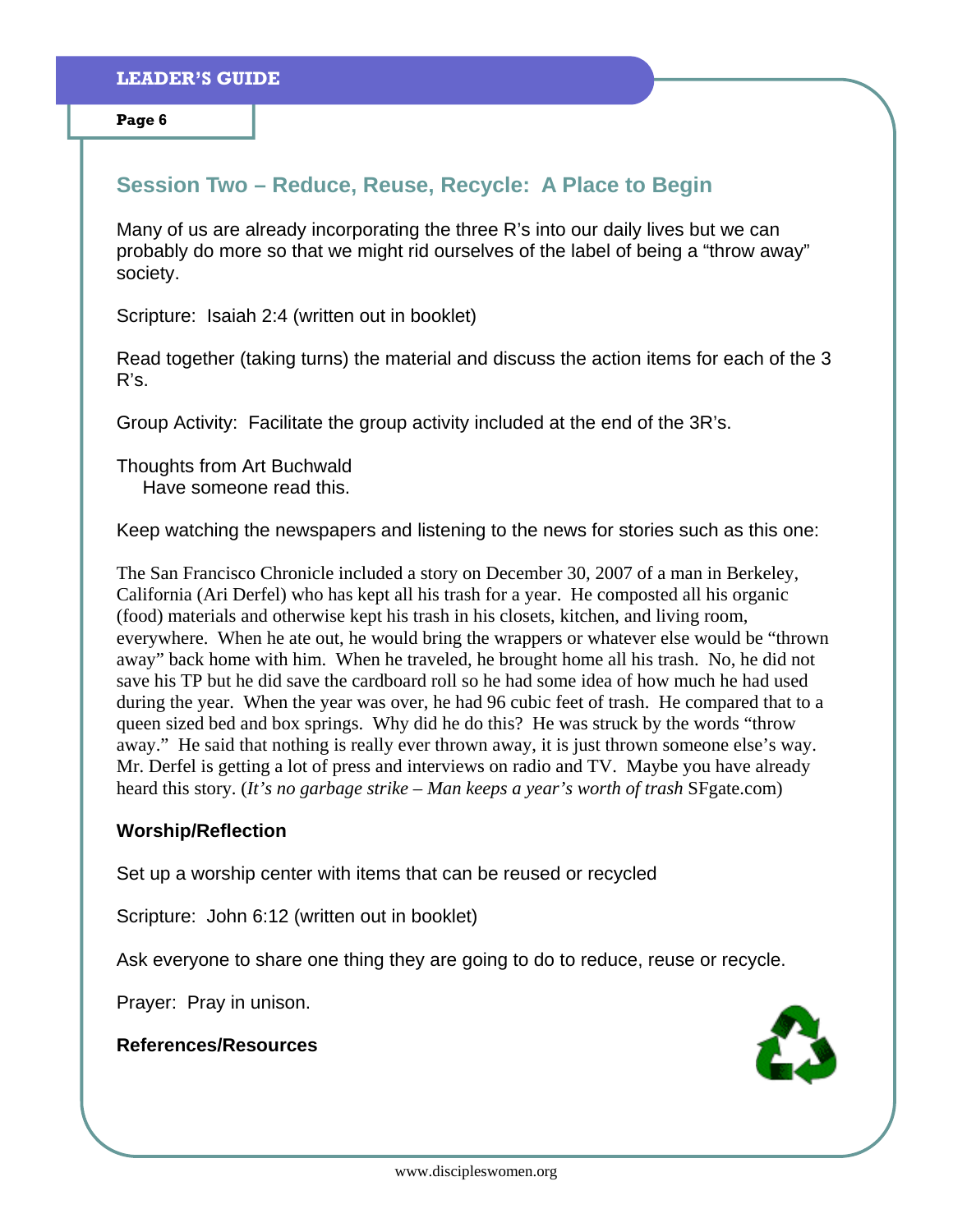**Page 7** 

## **Session Three – Natural Resources: Air, Water, Land**

In the beginning God created the heavens and the earth. God provided us with what we think of as our natural resources. God provided the air, water and land. But these natural resources are not finite; we cannot renew them at the same rate that we destroy them and in some cases, we cannot renew them at all. We have all the air we're going to get, there is no more land and water is just recycled. Our focus in this session will be on these natural resources.



There is a lot of information in this session and time may not permit you to go through it all in one session. If that is true, you may want to break it down and study Air, Water and Land in three separate sessions. However there is only one worship/reflection outline given and it includes a demonstration of water shortage.

Scripture: Joel 2:21-22 (written out in booklet)

Read together the information provided on Air, Water and Land. Discuss the action ideas provided after each section and add ideas from the group.

The Associated Press released a story on January 18, 2008 entitled "Big coal producer to pay \$20 million for polluting streams." The country's fourth largest coal producer, Massey Energy Co. will pay \$20 million over allegations it routinely polluted hundreds of streams and waterways in West Virginia and Kentucky. They will also have to invest millions of dollars for pollution control improvements.

### **Worship/Reflection**

Set up a worship center that includes a globe or a map of the world. You might also place pictures of air polluting smoke stacks, of mountain removal or polluted streams. You can get these kinds of pictures from the internet (*Google, Images*).

Scripture: Isaiah 24:5-6 (written out in booklet)

Hymn: No Hymn is listed but one of these might be appropriate. America the Beautiful (Chalice Hymnal # 720) All Things Bright and Beautiful (Chalice Hymnal # 61) or We Sing Your Mighty Power, O God (Chalice Hymnal # 64)

Demonstration: *So Little Water* Instructions are in booklet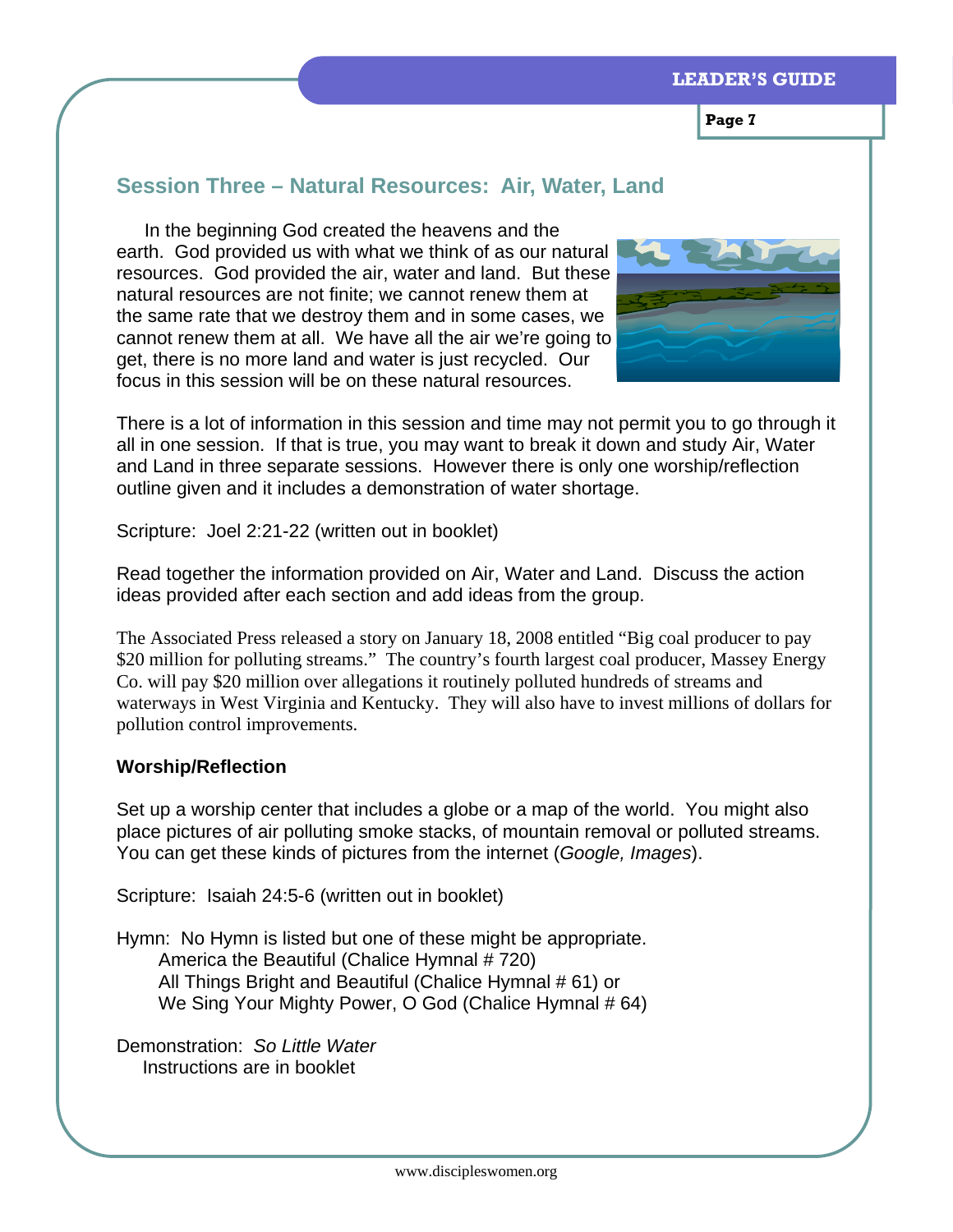Prayer:

 There is no prayer written in the material so you may ask someone to pray from their heart what this session has meant to them and what they want to say to God about it. Or you might also ask participants to give sentence prayers regarding our natural resources.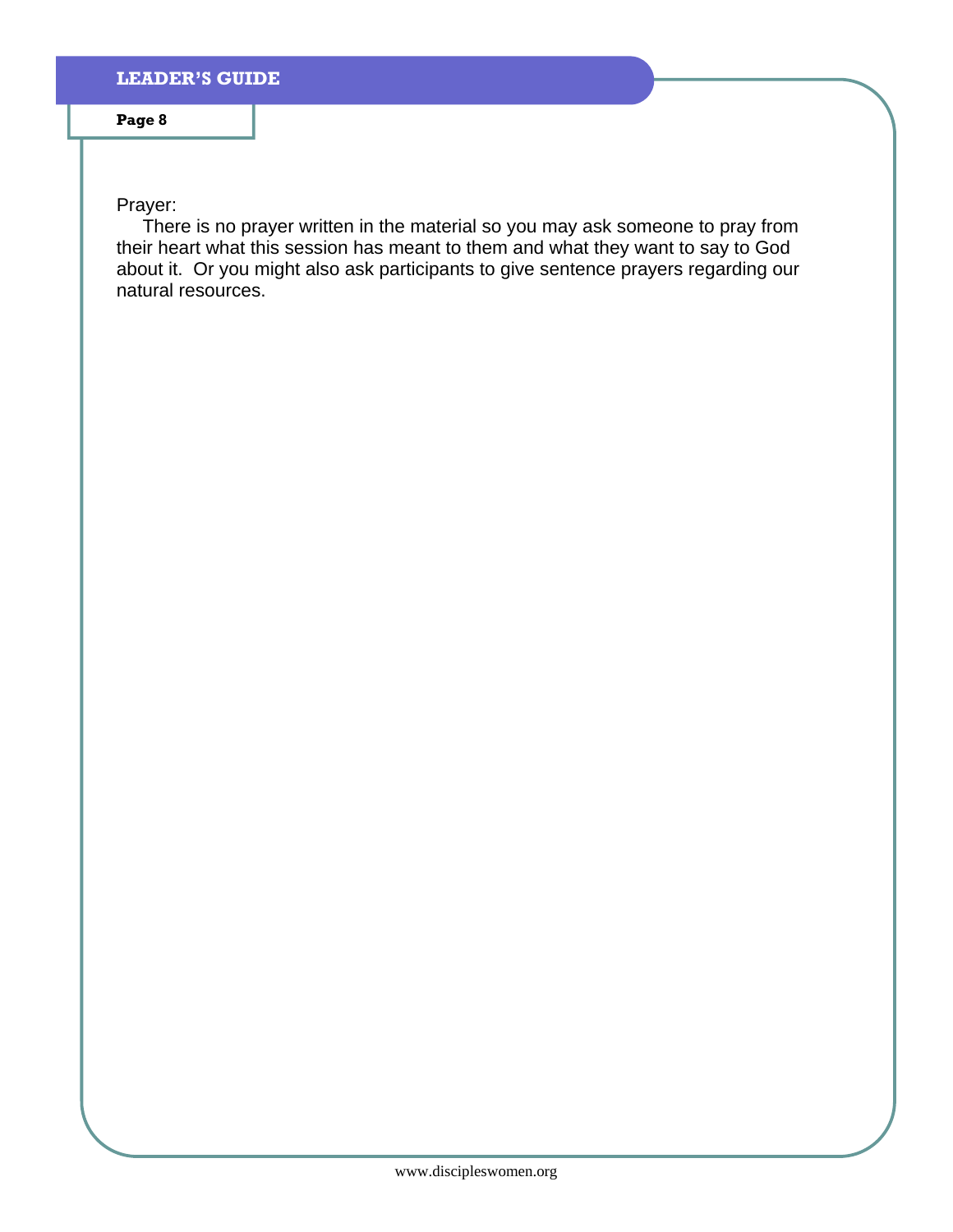**Page 9** 

## **Session Four – Global Warming**

"We humans are called to be servant-stewards of creation. Because we have neglected this call, the earth is suffering from accelerated climate change that is having harmful effects on many parts of creation." (It's God's World (see resources))

Scripture: Genesis 8:22 and Psalm 104:27-29 (written out in booklet)

This may be the most controversial session in this study as global warming is often seen as political. Some people do not believe that humankind has any effect on global warming and that it is just a natural cycle of the earth's climate clock. BUT WHAT IF IT'S NOT!



As a group read through the material discussing the data as you cover it.

Cover the action ideas and add the group's ideas to the list.

## **Worship/Reflection**

Set up worship center with pictures of melting ice in the Artic or Antarctic, if possible use before and after pictures. Place a cloth (to represent blanket of greenhouse gases) over globe.

Responsive Reading

Questions to Ponder

Hymn: All Creatures of Our God and King (Chalice Hymnal #22)

Prayer: Pray in unison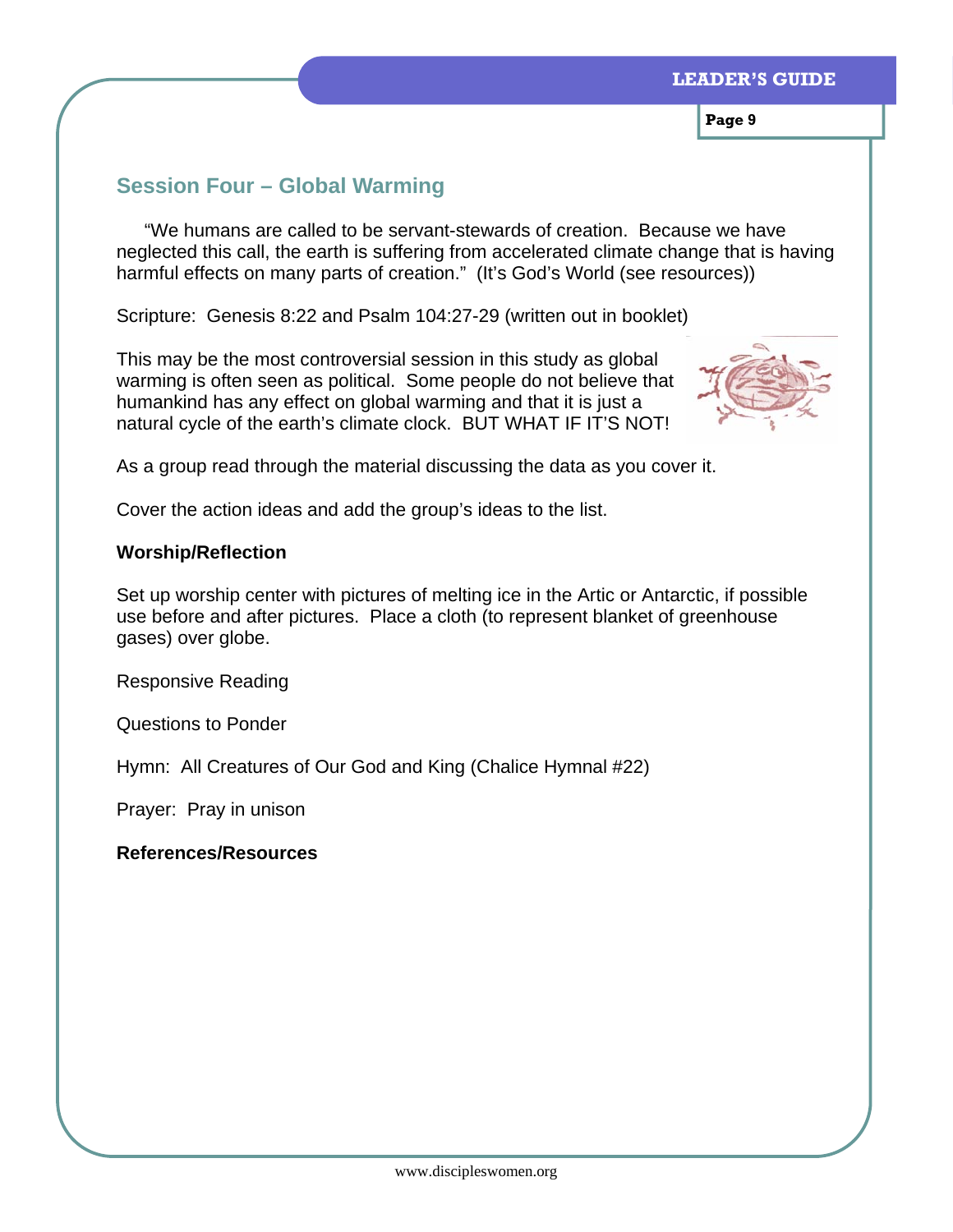## **Session Five – Food and the Environment**

Food and its impact on the environment are starting to get a lot of attention from the press. In this session we will look at the current movements underway to address the issue of food's impact on the environment.

Scripture: Genesis 1:29-30 (Message translation) (written out in booklet)

Read about and discuss Organic Food, Local Foods and the Slow Food Movement

Discuss the Questions to Ponder

Read and discuss Livestock's Impact on the Environment

Discuss the Questions to Ponder

Read and discuss the action ideas and ask group to add their ideas to the list.

#### **Worship/Reflection**

Set up a worship center with foods that are organic and/or local. Try to make it slow food.

Scripture: Romans 14:20 (written out in booklet)

Hymn: Seeds, Scattered and Sown (Chalice Hymnal #395)

Serve a meal, snack or dessert that has been prepared with local and/or organic ingredients. If possible make it an organic, local, slow, natural, vegetarian eating experience.

Prayer: Pray in unison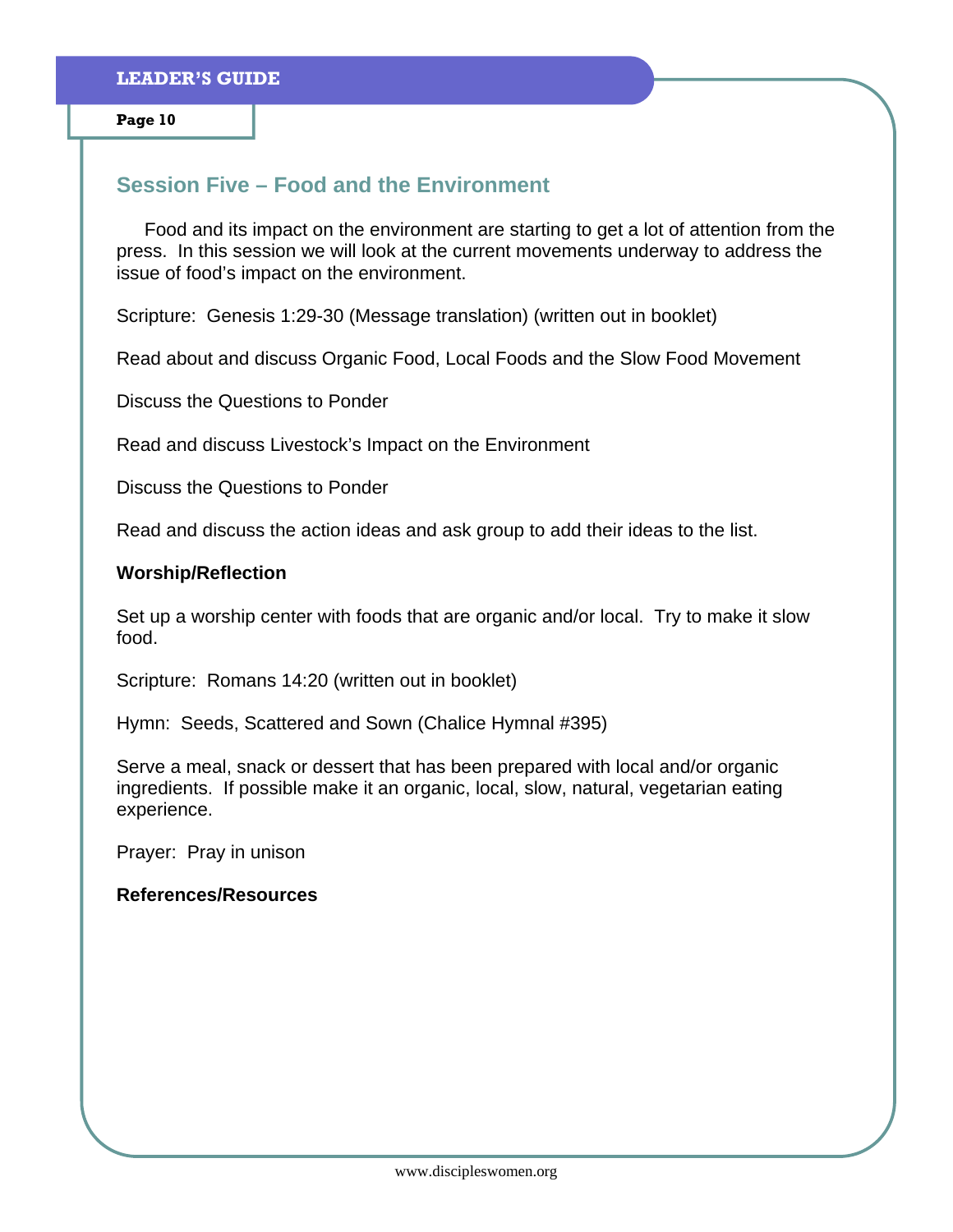**Page 11** 

## **Session Six – Conclusion and Review**

As people of faith who have become aware of the abuse of God's creation, hopefully we feel called to join in the process of restoring and rebuilding, being aware that this means we will need to sacrifice some of the comforts and luxuries that our society values.

Scripture: Micah 6:8 (Message Translation) (written out in booklet)

Read and discuss Our Carbon Footprint. If you are at a location with access to the Internet encourage each participant to go on-line and take the survey that will calculate their personal carbon footprint. The site is www.climatecrisis.net/takeaction/ carboncalculator/. (See first action idea)

Read Redeeming and Transforming Creation and relate it back to Session One in the Theology of Green – Interrelationship.

Read and discuss all action ideas

Develop a Personal Action Plan (use the journals given out in Session One (if they were).

As a group list at least four things congregations can do, four things individuals can do, four things citizens of your country can do and four things we can do as global citizens.

Each person should then make their own personal commitment

### **Worship/Reflection**

Set up worship center with items from each of the previous sessions.

Scripture: 2 Corinthians 5:16-21 (Message translation) (written out in booklet)

Hymn: For the Beauty of the Earth (Chalice Hymnal #56)

Taking turns read *The Top Ten Reasons Christian Should Care About the Earth and All Things In It*.

Prayer: The leader should pray the prayer or ask someone else to do so.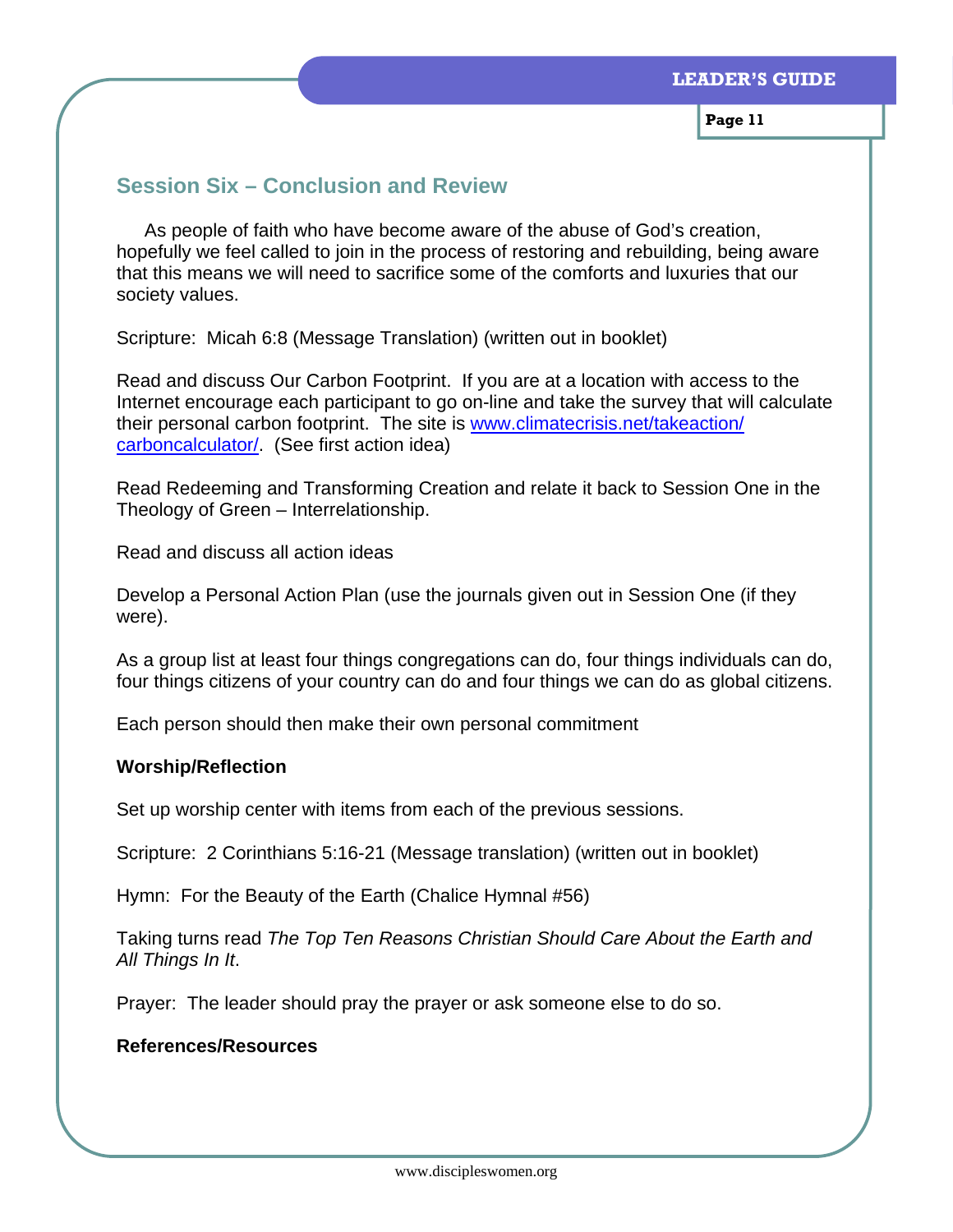